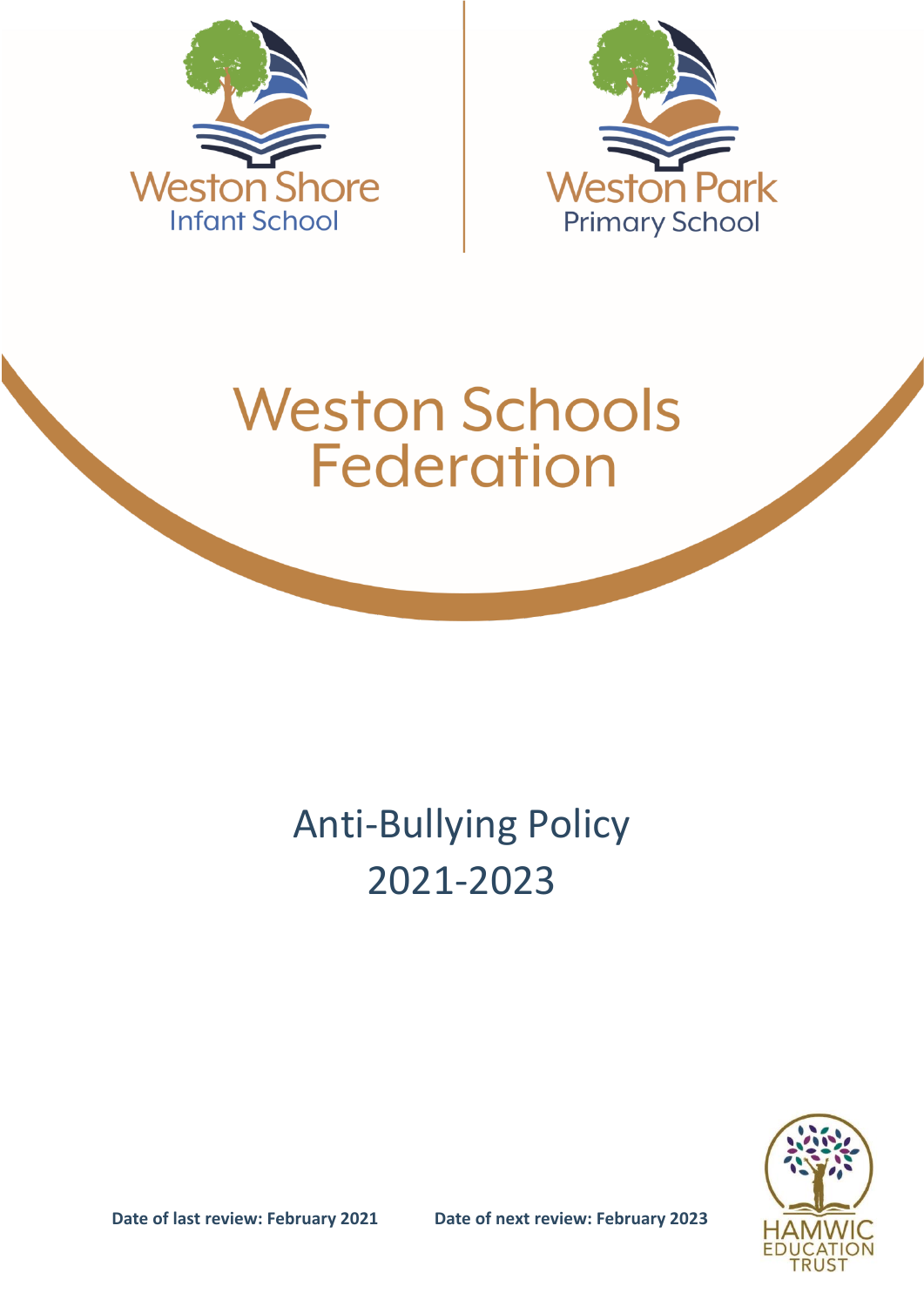### **Introduction:**

All children have the right to be safe from bullying, harm and abuse. At Weston Park Primary School and Weston Shore Infant School, we will ensure that the victims of bullying are supported and looked after. Our schools aim to offer a positive, supportive and safe learning environment for our community, in which everyone has an equal right to be treated with dignity and respect.

Bullying of any kind is unacceptable. If bullying does occur, all pupils and adults should be able to tell and know that incidents will be dealt with promptly and effectively. Weston Park Primary School and Weston Shore Infant School are both 'telling schools'. This means all members of staff are required to listen and respond when bullying or concerns about safety and well-being are raised.

#### **Aims**

The aim of this policy is to ensure that all governors, teaching and non-teaching staff, pupils, volunteers and parents:

- have an understanding of what bullying is
- know what our school policy is on bullying and what they should do if bullying arises
- know that at our schools we take bullying seriously. Pupils and parents should be assured that they will be supported when bullying is reported - know that **bullying will not be tolerated!**

#### **What Is Bullying?**

Bullying is defined as **deliberately hurtful behaviour**, which is **unprovoked**, **repeated** over a period of time, where it is difficult for those being bullied to defend themselves. Bullying may be **racist, sexist** or **homophobic**. People can be bullied for any reason; because of the way they look, because of their **religion**, their **age**, because of learning or physical **disability**, where they live, their family, their **social class** or their achievement. Bullying results in **pain and distress to the victim.**

#### Bullying can be:

- **Emotional -** being unfriendly, excluding others, tormenting (e.g. hiding books, threatening gestures)
- **Physical -** pushing, kicking, hitting, punching or any use of violence
- **Racist -** racial taunts, graffiti, gestures
- **Sexual -** unwanted physical contact or sexually abusive comments
- **Homophobic -** because of, or focussing on the issue of sexuality
- **Verbal -** name-calling, sarcasm, spreading rumours, teasing
- **Cyber** all areas of internet ,such as email & internet chat room misuse, mobile threats by text messaging & calls, misuse of technology, pupils and

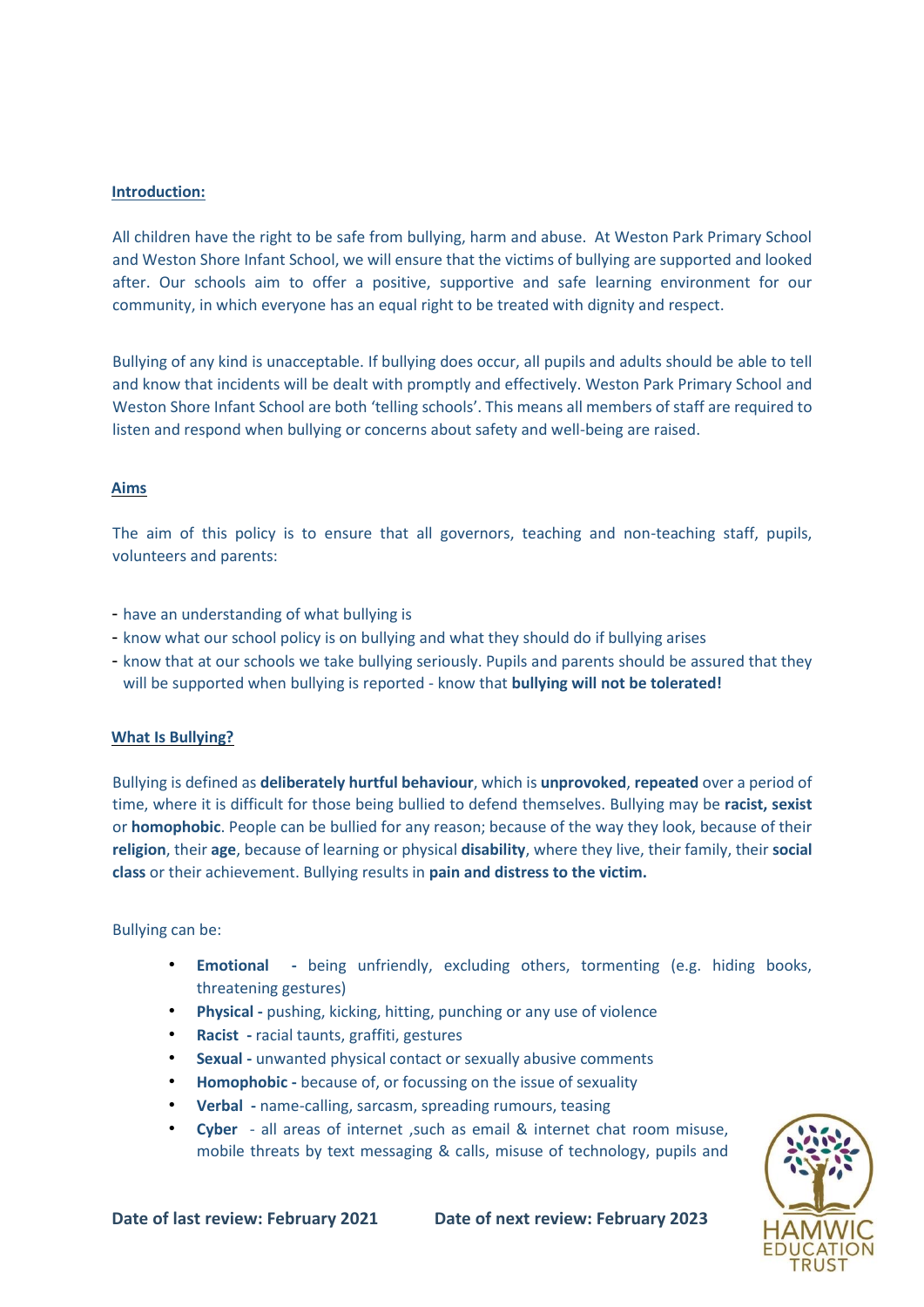parents making negative comments about staff and the school on social media such as twitter or Facebook.

# **Our school will deal with bullying by:**

- Making sure that, in line with the Behaviour Policy, we promote the school's agreed Core Values: Be Safe, Be Responsible, Be Respectful, Be a Learner
- Ensuring that the whole school understands what bullying means, what a victim is, what bullying behaviour is, and what a bystander is
- Making clear that a zero tolerance approach to bullying is in place in school
- Encouraging children to report incidents without feeling they are telling tales
- Stressing the role of the bystander the person who can intervene and help the situation. We encourage the bystander to get involved as opposed to watching and colluding with any bullying they witness
- Taking incidents seriously, investigating and if necessary, acting upon them quickly and fairly
- Where a child comes to the medical room with an injury the first aiders will ask how the incident happened and ensure a member of staff is dealing with it if other children involved
- Having a behaviour policy for pupils and staff setting out clear guidelines for managing pupil behaviour both in the playground and in the classroom
- Rewarding positive behaviour and relationships as outlined in our behaviour policy
- Providing opportunities to raise awareness of bullying issues and providing a whole school focus for anti-bullying activities. This will be through whole school events (such as Antibullying week) and through key stage assemblies and PSHE teaching
- Developing a child's resilience through a PSHE/Citizenship curriculum. This may involve exploring feelings through role play and viewing bullying situations from both sides
- Providing a structured, well-staffed playground environment with a variety of activities/equipment for pupils to play with during school breaks
- Using National Anti-Bullying Week as a medium for celebrating our work to combat bullying.

### **Reporting bullying**

All members of the Weston Park Primary School and the Weston Shore Infant School communities have a duty and responsibility to report bullying, whether they witness it, know of it or suffer from it. Weston Park Primary School and Weston Shore Infant School are 'telling schools'. Bullying concerns should be reported to school staff in the first instance.

There are a number of ways bullying can be reported:

• Class mates are expected to report concerns their peers raise with them to a member of staff.

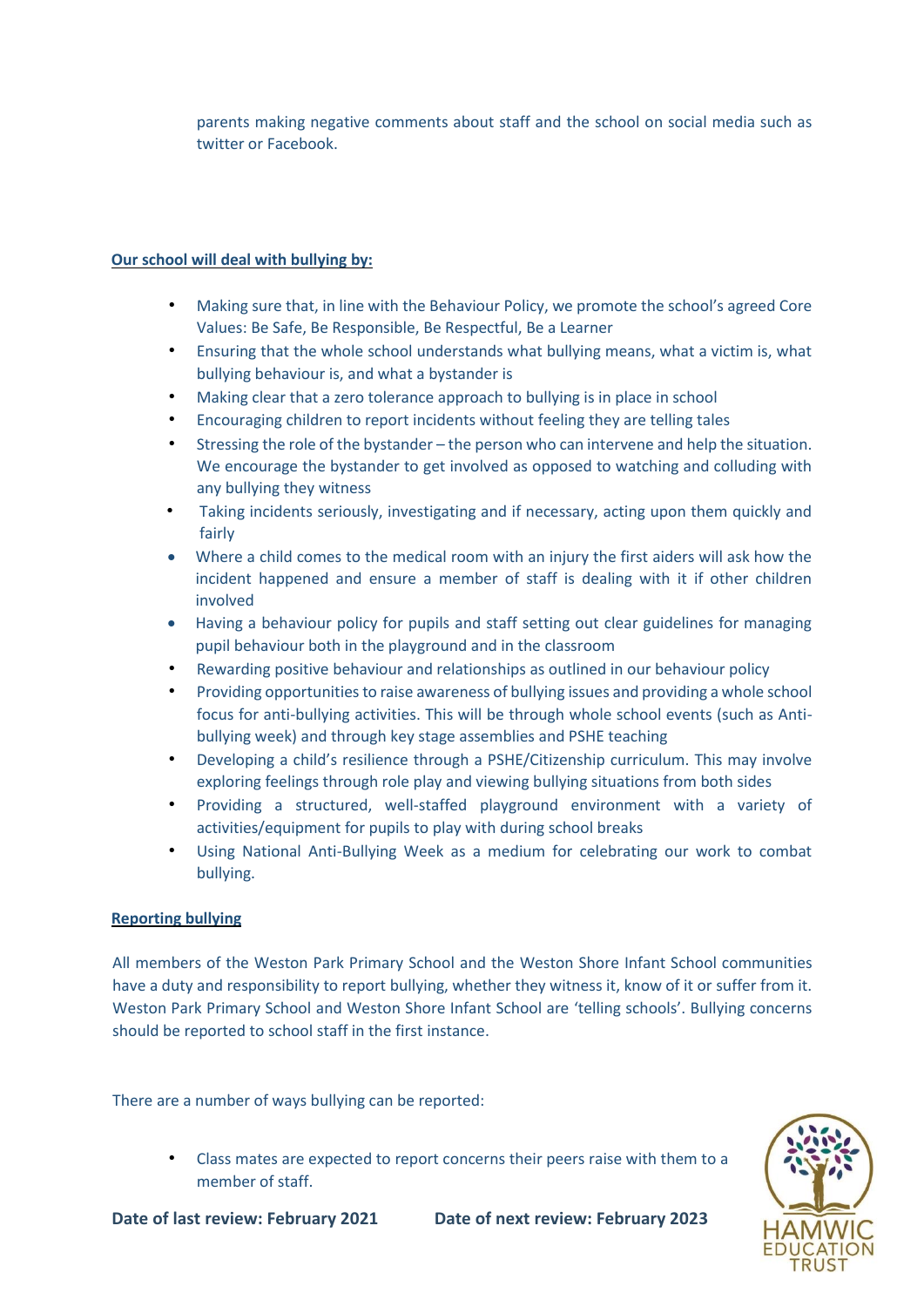- Worry Boxes in every classroom, which can be used to report concerns anonymously to a teacher
- Concerns can be passed onto any member of staff. All members of staff have a duty of care to ensure the anti-bullying policy is adhered to when a report is made.

## **When dealing with bullying, staff will:**

- Discuss the pupil conduct in line with the Core Values.
- Respond sensitively
- Investigate the incident ensuring any bullying has stopped
- Record all incidents of bullying on the incident log and pass on to the Pastoral Team.
- In the first instance meet with the victims and bullies individually, using restorative language as a way of facilitating the conversation.
- If appropriate facilitate a restorative meeting between the victim and bully as an opportunity for the bully to understand how their actions have affected the life of the victim.
- Contact the parents of both the victim and bully to discuss the problem where serious accusations or repeat accusations have been made
- In more serious cases, or if a pupil is repeatedly bullying, involve members of the Senior Leadership Team including designated safeguarding leaders who will support the investigation and actions that need to follow.

Where appropriate liaise with members of the pastoral support team and/or the police to consider the options available to support the victim and/or the bully.

# **Procedures**

### **Stage 1 actions include:**

- Incident is reported to victim's class teacher intervention in first instance is through the class teacher. If the allegation is of a serious nature, then the teacher may deem it necessary to move to stage 2 immediately
- After individual meetings, children are brought together by the year leader to discuss the concern and the solution strategy

### **Stage 2 actions include:**

- Parents are notified of serious accusations or repeat accusations. The Senior Leadership Team will ensure that action is taken and communicate this to all parents
- The school takes the needs of the victim seriously and support is offered for as long as the victim feels the need.
- Meetings between victim and bully using restorative approaches to achieve resolution and justice as the goal for the session, where appropriate.
- Meetings between victim/bully using restorative approaches to achieve resolution and justice as the goal for the session, where appropriate Intervention programme for individuals set up with key monitoring targets.

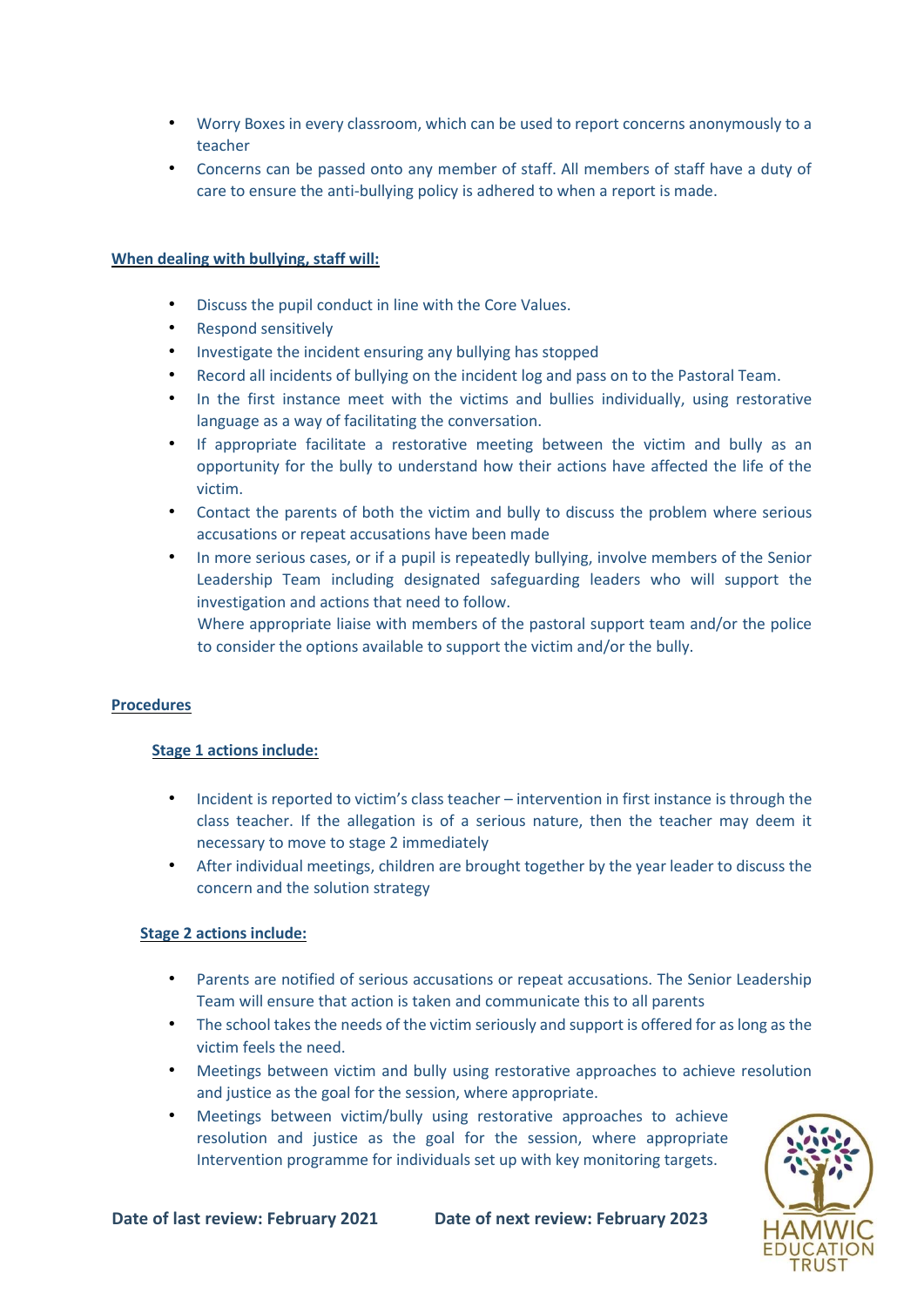• Development of self-esteem or social intervention work for children who are trapped in the bullying cycle.

# **Stage 3 actions include:**

- Parents of the bully are asked to support the school in ensuring bullying stops.
- Fixed term or permanent exclusion.

### **Consequences of Bullying**

- Weston Park Primary School and Weston Shore Infant School's pastoral teams are available to ensure the victim is supported in rebuilding their confidence. Support for the bully may include anger management, circle of friends, liaising with parents or referrals to outside agencies
- Punishing bullies does not end bullying. At Weston Park Primary School and Weston Shore Infant School, we emphasise that it is the bullying behaviour, rather than the person doing the bullying, that is not acceptable
	- The bully will be encouraged to understand how their actions have caused distress and anxiety.
- Bullies are to be disciplined in line with the school's behaviour policy; this may involve the following sanctions: verbal rule reminder, time in the reflection zone to consider the Core Values, loss of play, after school reflection time, senior leader involvement, internal, fixed or permanent exclusion (at the discretion of the Headteachers)
- We will ensure all actions are fully communicated to the relevant parties and recorded using school record-keeping procedures

### **Monitoring and Review**

Weston Park Primary School and Weston Shore Infant School's Anti-Bullying Policy is in-line with DFE Guidelines. All safeguarding policies are reviewed every year to assess their effectiveness. Input from relevant stakeholders: parents, pupils, staff and governors is actively sought.

Weston Park Primary School and Weston Shore Infant School's anti bullying policy supports other pastoral policies such as our Positive Behaviour Policy and Child Protection Policy.

### **Further Guidance for Children:**

- Do not bully other people it is not kind
- If you see someone being bullied- help them or tell an adult
- If you are being bullied TELL SOMEONE! Talk to a class mate or a teacher!
- Use the class worry box.
- Don't bring toys or money into school.
- Speak to your teacher or teaching assistant don't exaggerate, be honest and stick to the facts. Write it down or draw a picture if it helps you explain. If it

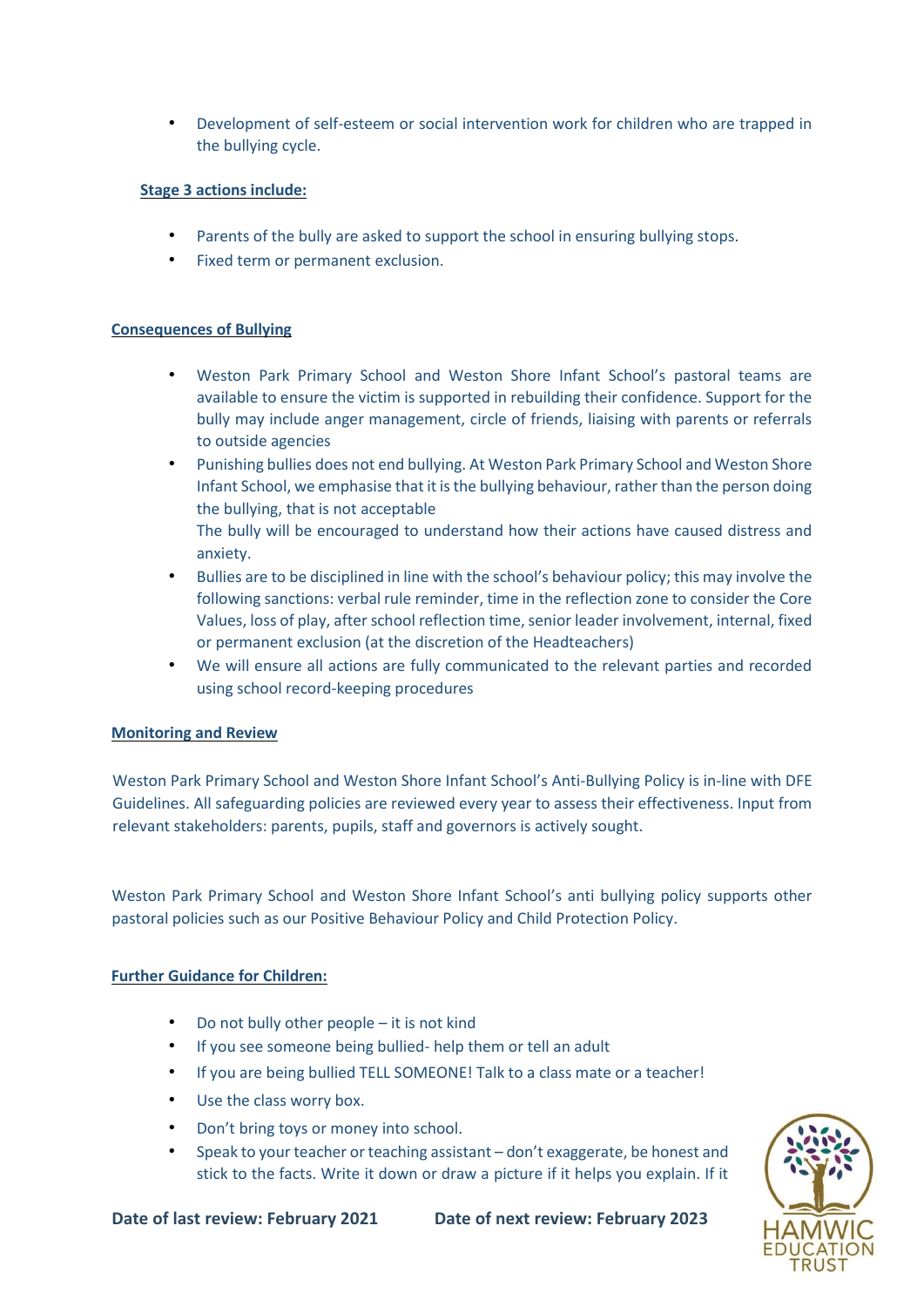does not stop – tell the teacher again. If this doesn't work, speak to a deputy head teacher, assistant head teacher or the head teacher.

#### **Further Guidance for Parents:**

#### **If your child tells you they are being bullied:**

- Listen to your child.
- Try not to overreact.
- Tell your child that bullying exists and it's not their fault.
- Check all the facts is it bullying or friendship problems, which may resolve naturally?
- Talk about possible strategies for your child to use try the websites listed at the end of the policy.
- Encourage your child to tell a teacher, or a member of the Senior Leadership Team.
- If the situation is serious, contact the class teacher yourself.

### **Signs and Symptoms**

A child may indicate by signs or behaviour that he or she is being bullied. Adults should be aware of these possible signs and should investigate if a child:

- is frightened of walking to or from school
- doesn't want to go on the school / public bus
- begs to be driven to school
- changes their usual routine
- is unwilling to go to school (school phobic)
- begins to truant
- becomes withdrawn anxious, or lacking in confidence
- starts stammering
- attempts or threatens suicide or runs away
- cries themselves to sleep at night or has nightmares
- feels ill in the morning
- begins to do poorly in school work
- comes home with clothes torn or books damaged
- has possessions which are damaged or "go missing"
- asks for money or starts stealing money (to pay bully)
- has dinner or other monies continually "lost"
- has unexplained cuts or bruises
- comes home starving (money / lunch has been stolen)
- becomes aggressive, disruptive or unreasonable
- is bullying other children or siblings

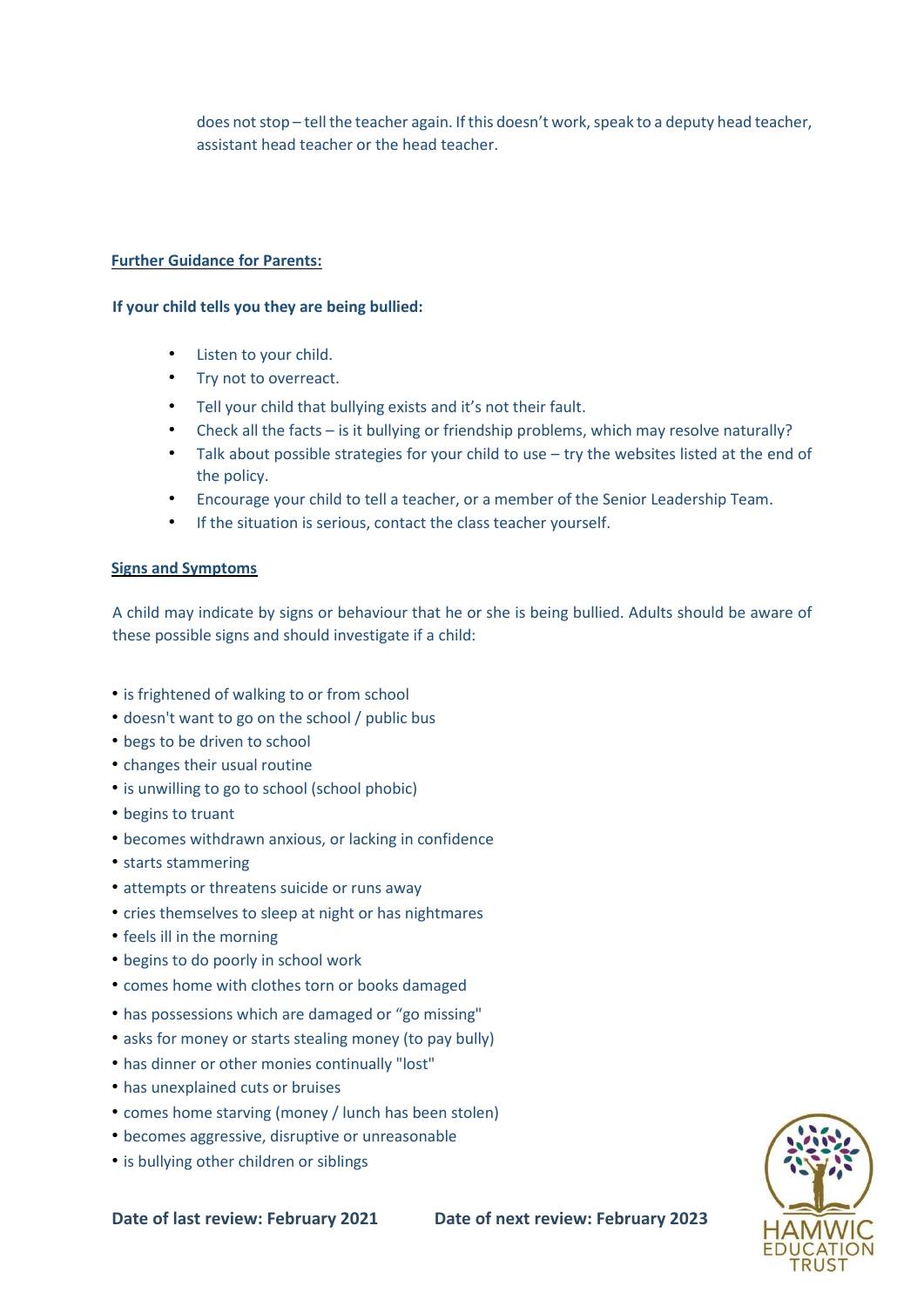- stops eating
- is frightened to say what's wrong
- gives improbable excuses for any of the above
- is afraid to use the internet or mobile phone
- is nervous & jumpy when a cyber message is received

These signs and behaviours could indicate other problems, but bullying should be considered a possibility and should be investigated.

#### **Help from Outside Agencies:**

#### **You may find the following websites useful:-**

[www.bullying.co.uk](http://www.bullying.co.uk/) 

[www.bbc.co.uk/education/archive/bully](http://www.bbc.co.uk/education/archive/bully) 

[www.childline.co.uk](http://www.childline.co.uk/) [www.antibullying.net](http://www.antibullying.net/) 

[www.kidscape.org.uk](http://www.kidscape.org.uk/)

<http://www.ceop.gov.uk/>

<http://www.bullybusters.org.uk/>

<http://www.cybersmile.org/>

You may find the following telephone numbers useful:-

**Advisory Centre for Education (ACE)** 300 123 1100 (8am-8pm Monday to Friday and 9am-1pm **Saturday** 

**Children's Legal Centre** 0845 345 4345

**Parent's Helpline**: 020 7823 5430 (Mon-Tues 10-5pm

**Bullying UK-(part of Family Lives):** 0808 800 2222

**Youth Access**: 020 8772 9900

**Child Helpline**: 0800 1111

**Bully Busters:** 0800 169 6928

**Shout**: Text Shout to 85258